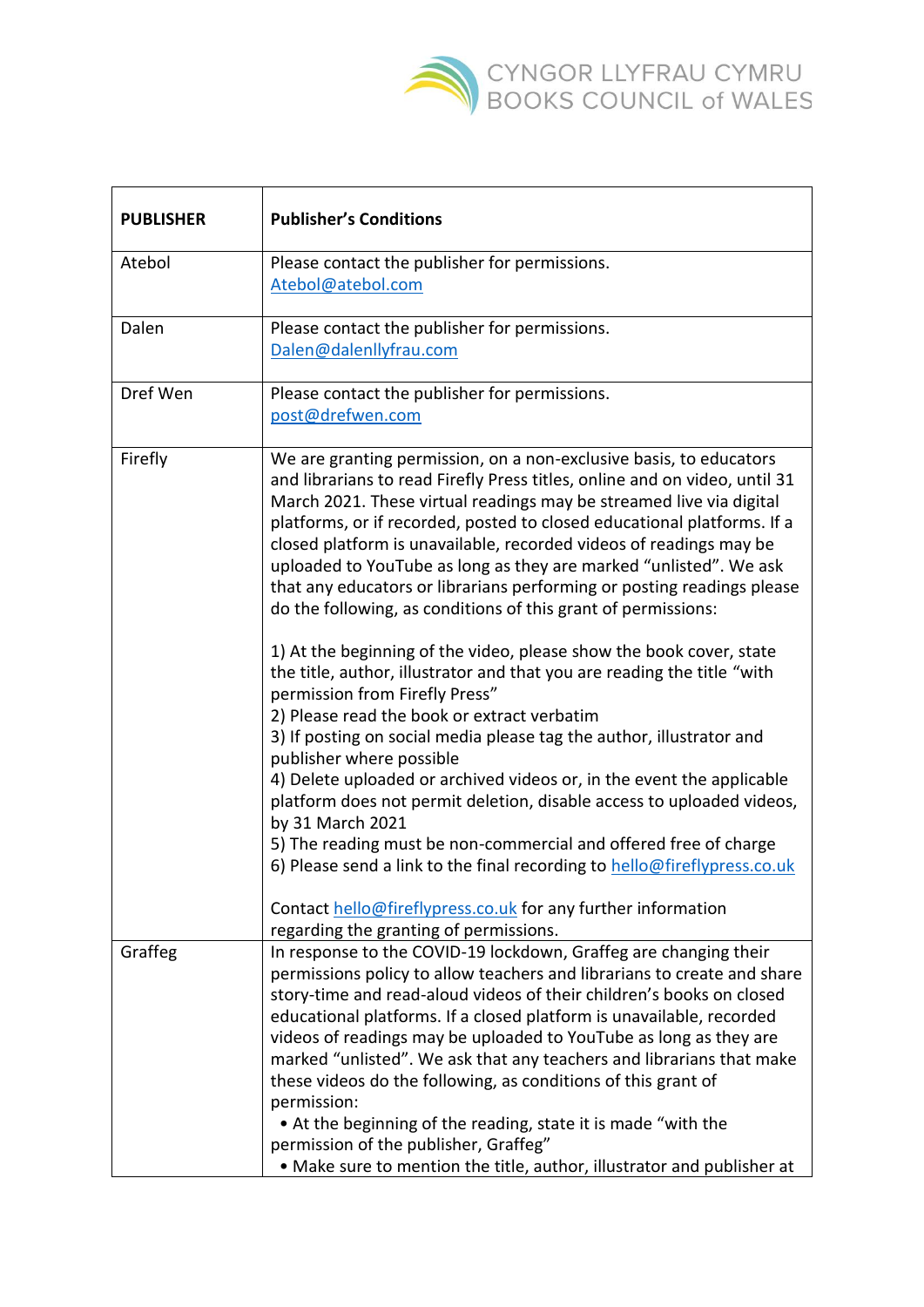

|                               | the beginning of the reading<br>• Send their name, school or library, book title, ISBN number and the<br>author and illustrator of the book they intend to read along with a link<br>to the video to croeso@graffeg.com<br>. If you are posting your video on a closed platform or on YouTube<br>"unlisted", please ensure that it is taken down by the end of 31 March<br>2021.<br>• The reading must be non-commercial and offered free of charge.<br>If you are in any doubt about whether your request matches the<br>permissions as set out here, please contact us at croeso@graffeg.com<br>We also offer a number of teacher's resources for free:<br>https://graffeg.com/pages/teachers-resources'                                                                                                                                                                                                                                                                                                                                                                                                                                                                                                                                                           |
|-------------------------------|----------------------------------------------------------------------------------------------------------------------------------------------------------------------------------------------------------------------------------------------------------------------------------------------------------------------------------------------------------------------------------------------------------------------------------------------------------------------------------------------------------------------------------------------------------------------------------------------------------------------------------------------------------------------------------------------------------------------------------------------------------------------------------------------------------------------------------------------------------------------------------------------------------------------------------------------------------------------------------------------------------------------------------------------------------------------------------------------------------------------------------------------------------------------------------------------------------------------------------------------------------------------|
| Gomer                         | Please contact the publisher for permissions.<br>gwasg@gomer.co.uk                                                                                                                                                                                                                                                                                                                                                                                                                                                                                                                                                                                                                                                                                                                                                                                                                                                                                                                                                                                                                                                                                                                                                                                                   |
| <b>Gwasg Carreg</b><br>Gwalch | We are granting permission to educators and librarians to read all<br>Gwasg Carreg Gwalch titles online, on video, until 31 March 2021.<br>These virtual readings may be streamed live via digital platforms, or if<br>recorded, posted to closed educational platforms. If a closed platform<br>is unavailable, recorded videos of readings may be uploaded to<br>YouTube as long as they are marked "unlisted". We ask that any<br>educators or librarians performing or posting readings please do the<br>following, as conditions of this grant of permissions:<br>1) At the beginning of the video, please show the book cover, state<br>the title, author, illustrator and that you are reading the title "with<br>permission from Gwasg Carreg Gwalch"<br>Please read the book or extract verbatim.<br>2)<br>If posting on social media please tag the author, illustrator and<br>3)<br>publisher where possible.<br>4) Delete uploaded or archived videos or, in the event the applicable<br>platform does not permit deletion, disable access to uploaded<br>videos, by 1 April 2021.<br>The reading must be non-commercial and offered free of charge.<br>5)<br>Please send a link to the final recording to <b>llanrwst@carreg-</b><br>6)<br>gwalch.cymru |
| Peniarth                      | During this difficult time for everyone, the Peniarth team is keen to<br>support teachers, and parents, as best we can.<br>On the issue of recording readings, or performances, of Peniarth<br>publications, we agree that:                                                                                                                                                                                                                                                                                                                                                                                                                                                                                                                                                                                                                                                                                                                                                                                                                                                                                                                                                                                                                                          |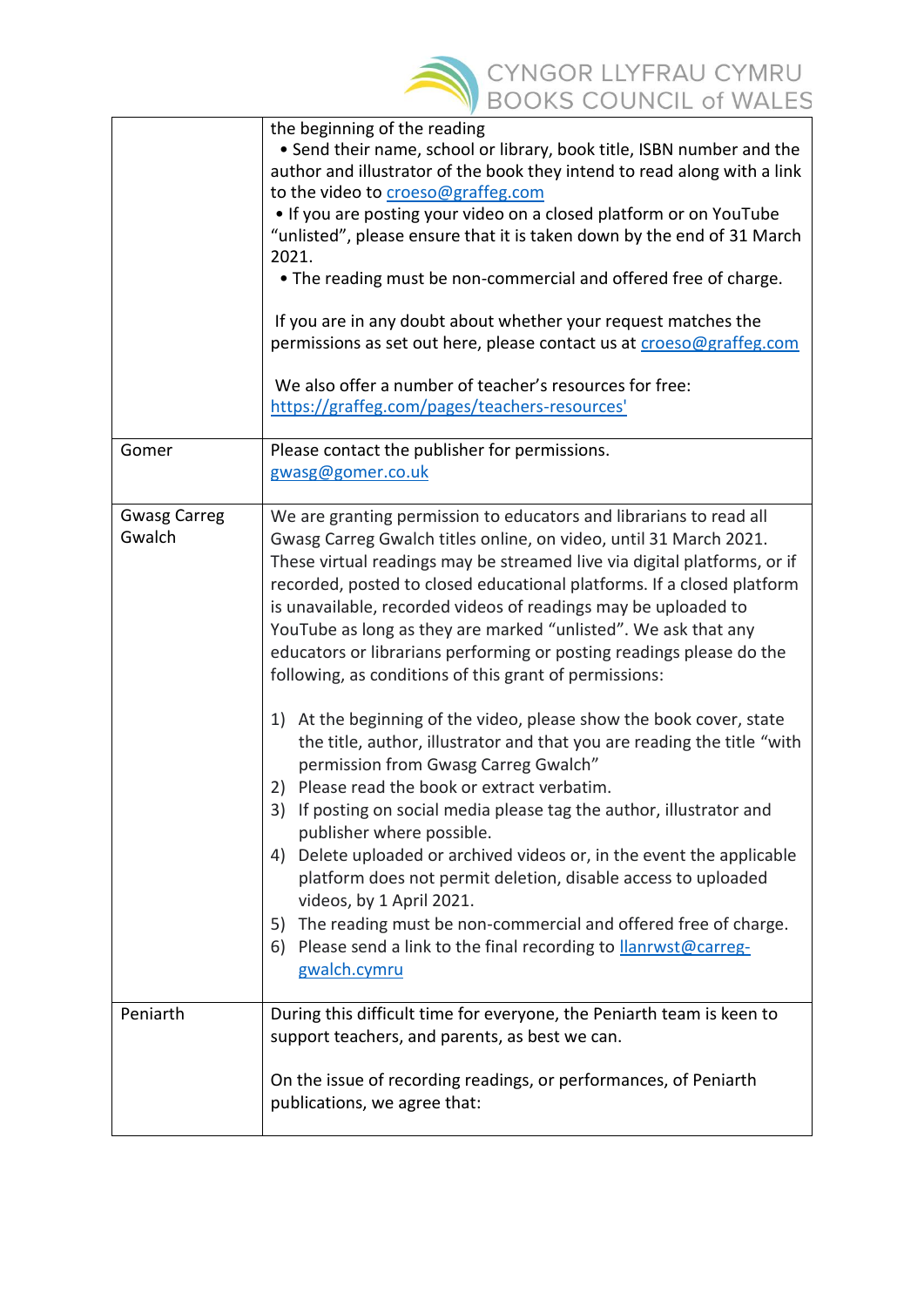

|      | You can record a reading of a book, or part of a book, and place it on a    |
|------|-----------------------------------------------------------------------------|
|      | closed platform (that is, one that is open to the school community          |
|      | only, and not publicly available for anyone to find and use).               |
|      | You can publish a live reading of a book, or part of a book, on a public    |
|      | platform $-$ for example social media $-$ on the understanding that it is a |
|      | live reading only. It should only be available during the live broadcast    |
|      | period.                                                                     |
|      | You can record live readings (point 2) but after the live reading, the      |
|      | recording is expected to be available on a closed platform only, in         |
|      | accordance with point 1, above.                                             |
|      | We extend the above permission subject to the following conditions:         |
|      | That, at the beginning of the recording, the following details be noted:    |
|      | The name of the work,                                                       |
|      | The author's name,                                                          |
|      | The illustrator's name,                                                     |
|      | That the recording be made "with the permission of Peniarth".               |
|      | Read the book, or part of it, word for word.                                |
|      | All recordings of Peniarth's work made on a non-commercial basis are        |
|      | available free of charge.                                                   |
|      | If broadcasting on social media, tag the author, illustrator, and           |
|      | publisher (Peniarth) where possible.                                        |
|      | That a recording, or a link to a recording, be sent to                      |
|      | post@peniarth.cymru please.                                                 |
|      | That you agree that we may use the recording for Peniarth's                 |
|      | marketing purposes. We will not use a recording without first               |
|      | contacting you and we will always acknowledge who is responsible for        |
|      | the recording.                                                              |
|      |                                                                             |
|      | We would love to hear from you!                                             |
|      | To keep in touch you can use the following methods:                         |
|      | Email: post@peniarth.cymru                                                  |
|      | Facebook: @Peniarth                                                         |
|      | Instagram: @canolfan peniarth                                               |
|      | Twitter: @CPeniarth                                                         |
| Rily | Because many of our books are adaptations, we do not have the               |
|      | authority to give permission for use. We have no objection in               |
|      | principle, but the copyright belongs to the UK publisher who                |
|      | published the original book we adapted.                                     |
|      | The identity of the original publisher (e.g. Penguin Random House,          |
|      | Hachette etc.) can be checked on the imprint section of the book.           |
|      | Individuals may wish to contact the publisher, asking for permission to     |
|      | use the Rily (WELSH) adaptation of the book, and also naming the            |
|      | English language version. If they consent, then individuals can contact     |
|      | us at Rily for further information and to confirm further approval.         |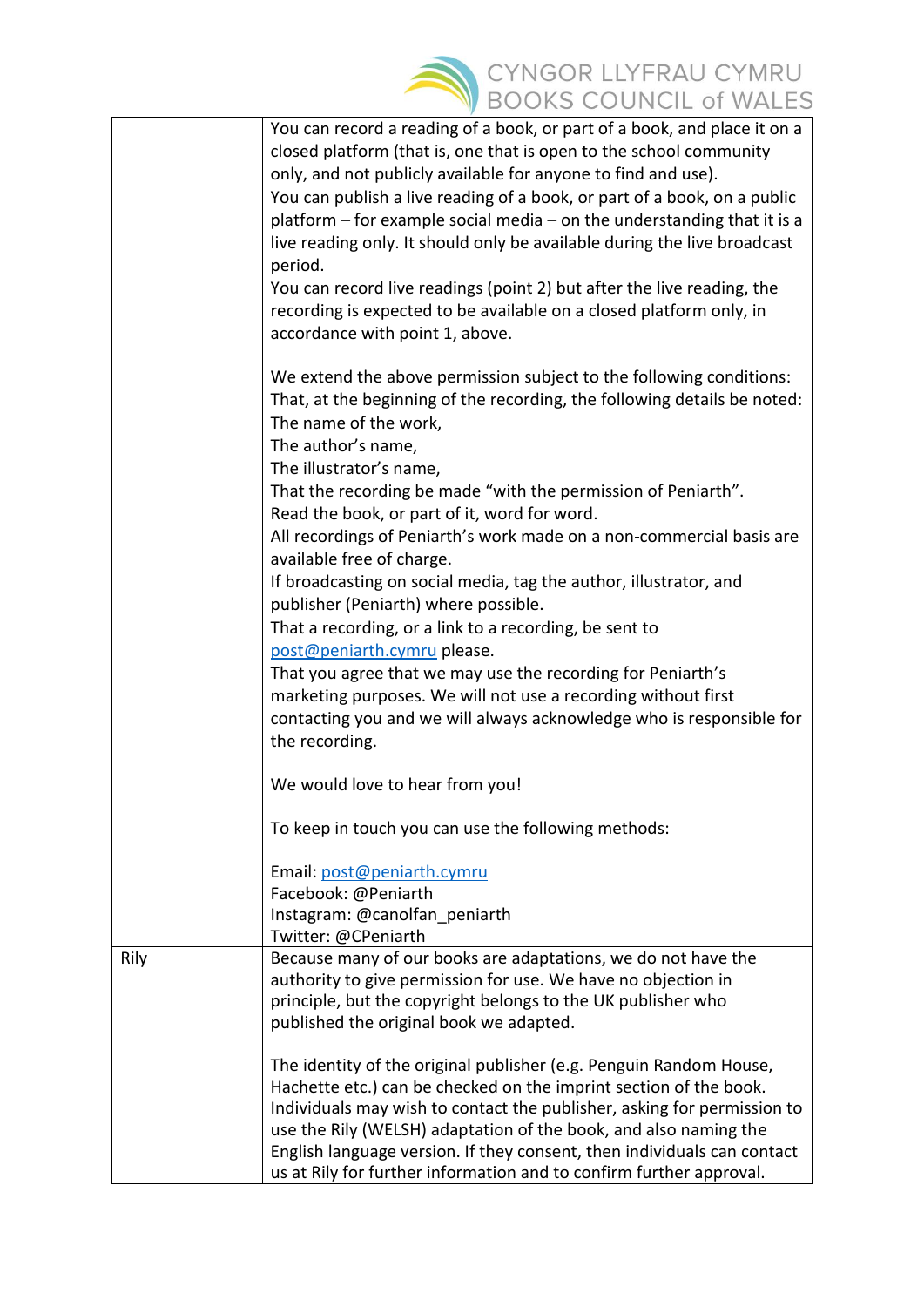

|         | Here is a list of RILY books for which we can give permission for use.<br>These are original books, and not adaptations:<br>Pedair Cainc y Mabinogi<br>Four Branches of the Mabinogi<br>$\bullet$<br>The Story of Branwen                                                                                                                                                                                                                                                                                                                                    |
|---------|--------------------------------------------------------------------------------------------------------------------------------------------------------------------------------------------------------------------------------------------------------------------------------------------------------------------------------------------------------------------------------------------------------------------------------------------------------------------------------------------------------------------------------------------------------------|
|         | The Story of Blodeuwedd<br>$\bullet$<br>The Story of Pwyll<br>٠<br>The Story of Manawydan<br>٠<br>The Story of King Arthur<br>$\bullet$<br>Stori'r Brenin Arthur<br>$\bullet$<br>Quick Reads 2019: Reset Your Goals<br>Quick Reads 2019: Music to Make Friends by<br>Dannedd Mel Morgwn<br>$\bullet$<br>Quick Reads 2018: Words Apart Triumphs over Dyslexia<br>$\bullet$                                                                                                                                                                                    |
|         | Quick Reads 2018: No Place to Call Home<br>$\bullet$<br>Quick Reads 2020: Hidden Depths<br>$\bullet$<br>Quick Reads 2020: Dogs for Life<br>$\bullet$<br>Cymru ar y Map Llyfr Cwis:<br>٠<br>Cymru ar y Map Llyfr Gweithgareddau:<br>Cymru ar y Map<br>$\bullet$<br>Wales on the Map Quiz book:<br>Wales on the Map Activity book:<br>$\bullet$<br>Wales on the Map<br>٠                                                                                                                                                                                       |
|         | This permission is granted until 31 March 2021.                                                                                                                                                                                                                                                                                                                                                                                                                                                                                                              |
| Y Lolfa | We are granting permission to educators and librarians to read all<br>titles from Y Lolfa online, on video, until 31 March 2021. These virtual<br>readings may be streamed live via digital platforms, or if recorded,<br>posted to closed educational platforms. If a closed platform is<br>unavailable, recorded videos of readings may be uploaded to YouTube<br>as long as they are marked "unlisted". We ask that any educators or<br>librarians performing or posting readings please do the following, as<br>conditions of this grant of permissions: |
|         | At the beginning of the video, please show the book cover, state<br>1)<br>the title, author, illustrator and that you are reading the title "with<br>permission from Y Lolfa".<br>Please read the book or extract verbatim.<br>2)<br>If posting on social media please tag the author, illustrator and<br>3)<br>publisher where possible.<br>Delete uploaded or archived videos or, in the event the applicable<br>4)<br>platform does not permit deletion, disable access to uploaded<br>videos, by 1 April 2021.                                           |
|         | The reading must be non-commercial and offered free of charge.<br>5)<br>Please send a link to the final recording to ylolfa@ylolfa.com<br>6)                                                                                                                                                                                                                                                                                                                                                                                                                 |